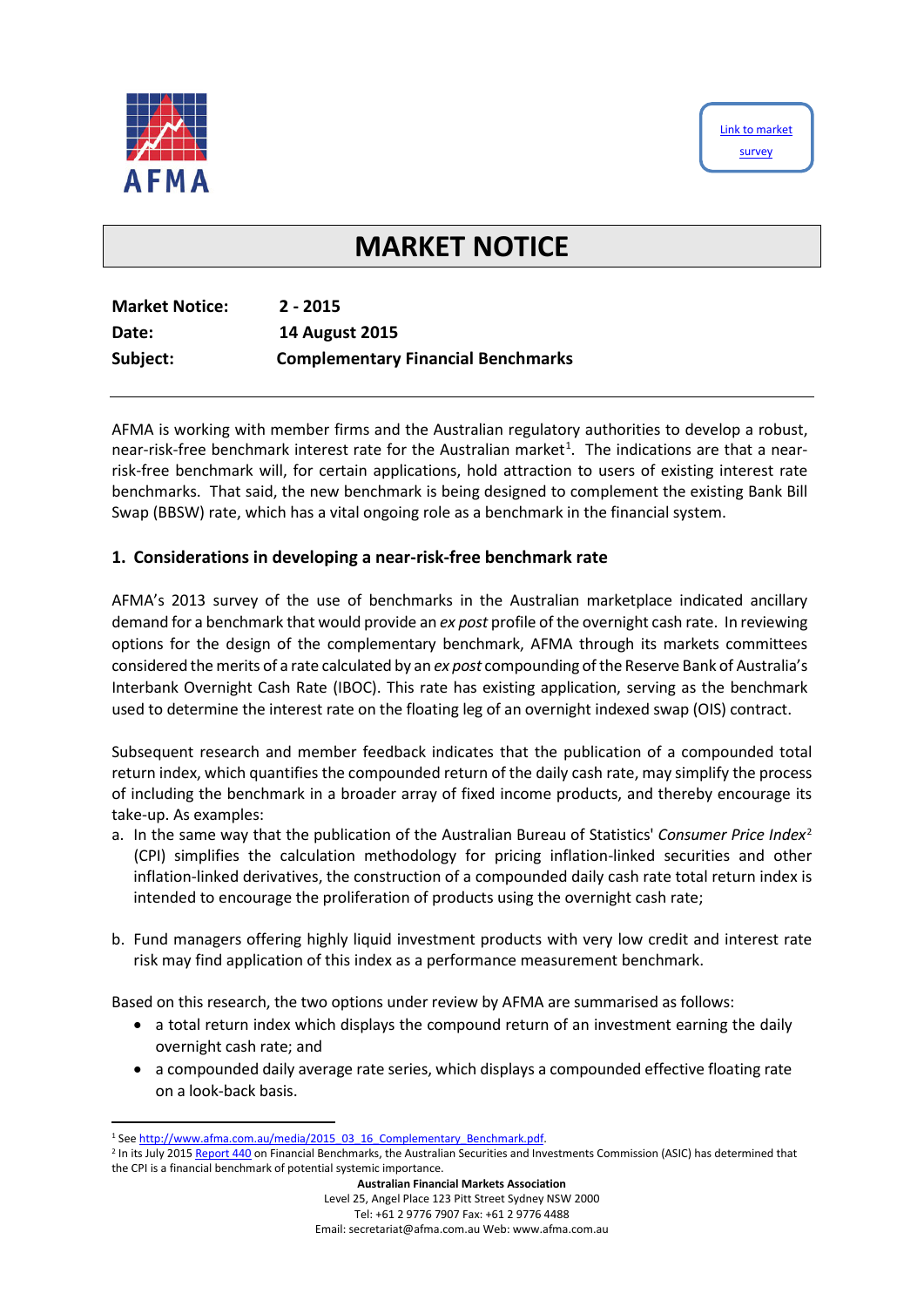These two options and the calculation methodologies applied are illustrated in Boxes 1 and 2.

### **Box 1**

### *Option 1 – AFMA IBOC Total Return Index (IBOC TRI)*

An AFMA-sponsored *ex post* total return index, which quantifies the compounded return of the daily cash rate, would reflect the performance of a daily-rolled deposit or investment earning the RBA's benchmark Interbank Overnight Cash Rate, where interest earned is reinvested. The publication of the IBOC TRI is intended to encourage market industry discussion on the use of robust near-risk-free benchmarks and thereafter the proliferation of products using the overnight cash rate.

The index for any business day would be published on the next business day.

The formula for calculating the total return index is as follows:

## ICLt = ICLt-1 x (1+IBOCt-1/36500)

Where:

Samp

ICL<sub>t</sub> is the Index Closing Level for the current business day\* **ICL**<sub>t-1</sub> is the Index Closing Level for the previous business day **IBOC**<sub>t-1</sub> is the IBOC rate for the previous business day **ICL<sub>0</sub>** = 100.00 as at 30 June 2014 (in this example)

The calculation will not be subject to any rounding convention, however the index will be published to 6 decimal places.

\*A *business day* is a day for which the RBA publishes the Interbank Overnight Cash Rate

| le output |             |                       |                                                |            |                               |                             |
|-----------|-------------|-----------------------|------------------------------------------------|------------|-------------------------------|-----------------------------|
|           |             | <b>RBA</b><br>IBOC(%) | <b>IBOC</b><br><b>Total</b><br>Return<br>Index |            | <b>RBA</b><br><b>IBOC</b> (%) | <b>IBOC Total</b><br>Return |
|           | 01/07/20151 | N.A.                  | 102.395908                                     |            |                               | Index                       |
|           | 30/06/2015  | 2.00                  | 102.390298                                     | 19/06/2015 | 2.00                          | 102.328605                  |
|           | 29/06/2015  | 2.00                  | 102.384688                                     | 18/06/2015 | 2.00                          | 102.322999                  |
|           | 26/06/2015  | 2.00                  | 102.367860                                     | 17/06/2015 | 2.00                          | 102.317392                  |
|           | 25/06/2015  | 2.00                  | 102.362251                                     | 16/06/2015 | 2.00                          | 102.311786                  |
|           | 24/06/2015  | 2.00                  | 102.356643                                     | 15/06/2015 | 2.00                          | 102.306180                  |
|           | 23/06/2015  | 2.00                  | 102.351034                                     | 12/06/2015 | 2.00                          | 102.289365                  |
|           | 22/06/2015  | 2.00                  | 102.345426                                     | 11/06/2015 | 2.00                          | 102.283761                  |

<sup>1</sup> Sample effective date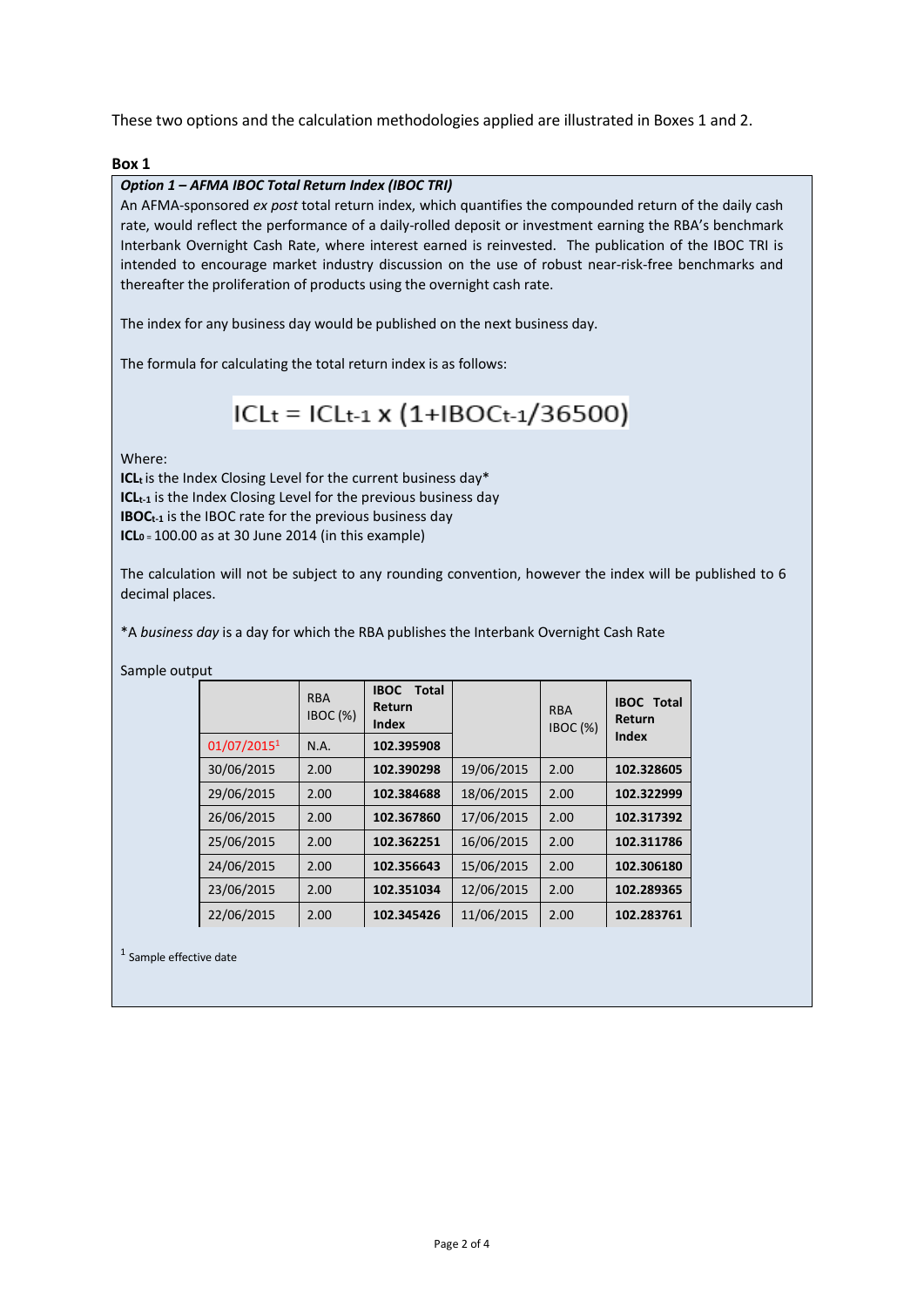### *Option 2 - Compounded Daily Average Rate Series*

The Compounded Daily Average Rate Series would be the *ex post* compounded daily average overnight cash rate, to be published as a backward looking series covering the previous six months.

Already independently calculated by interest rate swap practitioners and used in the determination of the floating leg of OIS contracts, AFMA's production of this rate may serve to streamline operational processes for swap counterparties, particularly for less-sophisticated users that may not have internal systems to generate the calculations. As is the case for an IBOC total return index, the publication of this rate series is intended to further encourage market discussion on the use of robust near-risk-free benchmarks and the development of instruments which reference the overnight cash rate. The formula for calculating a daily compounding look back series is as follows:



Where:

*"*do*" is, for the elapsed time between two dates, the number of business days on which the RBA publishes the IBOC rate;*

"i" is a series of whole numbers from 1 to " $do$ ", each representing the relevant RBA publication *date in chronological order from, and including, the first RBA publication date in the elapsed time between two dates;*

*"IBOCi", for any day "i" in the relevant elapsed time between two dates, is a reference rate equal to the RBA's overnight cash rate;*

*"ni" is 1, except where the RBA publication date is the day immediately preceding a day on which the RBA does not publish its overnight cash rate, e.g. a public holiday or weekends, in which case itis the number of calendar days from, and including, that RBA publication date to, but excluding, the next RBA publication date; and*

*"d" is the number of calendar daysin the elapsed time between two dates.* 

The calculation will not be subject to any rounding convention, however the rate will be published to 4 decimal places.

| 01/07/20151 | <b>RBA</b><br><b>IBOC</b> | post<br>ex<br><b>Compound IBOC</b> |           | <b>RBA</b><br><b>IBOC</b> | post<br>ex<br><b>Compound IBOC</b> |
|-------------|---------------------------|------------------------------------|-----------|---------------------------|------------------------------------|
| 30/6/2015   | 2.00%                     | 2.0000%                            | 19/6/2015 | 2.00%                     | 2.0005%                            |
| 1/6/2015    | 2.00%                     | 2.0001%                            | 18/6/2015 | 2.00%                     | 2.0006%                            |
| 26/6/2015   | 2.00%                     | 2.0002%                            | 17/6/2015 | 2.00%                     | 2.0007%                            |
| 25/6/2015   | 2.00%                     | 2.0002%                            | 16/6/2015 | 2.00%                     | 2.0007%                            |
| 24/6/2015   | 2.00%                     | 2.0003%                            | 15/6/2015 | 2.00%                     | 2.0008%                            |
| 23/6/2015   | 2.00%                     | 2.0003%                            | 12/6/2015 | 2.00%                     | 2.0009%                            |
| 22/6/2015   | 2.00%                     | 2.0004%                            | 11/6/2015 | 2.00%                     | 2.0010%                            |

Sample output:

 $1$  Sar

Irrespective of the methodology ultimately applied, the complementary benchmark will reference the **Reserve Bank of Australia's Interbank Overnight Cash Rate (IBOC)**, now recognised both domestically and globally as a robust near risk-free financial benchmark<sup>[3](#page-2-0)</sup>. IBOC is the RBA's operational target for monetary policy and it strongly influences other interest rates in the economy. It represents the volume-weighted average interest rate of the aggregate value of unsecured funds both borrowed and lent through the interbank market for overnight terms and is calculated by the RBA from transactional

<span id="page-2-0"></span><sup>&</sup>lt;sup>3</sup> In its July 2015 Report 440 on Financial Benchmarks, ASIC also has determined that RBA's IBOC rate is a financial benchmark of potential systemic importance. Similarly, the Financial Stability Board (FSB) has described it as a nearly risk free benchmark rate in its July 9 201[5](http://www.financialstabilityboard.org/wp-content/uploads/OSSG-interest-rate-benchmarks-progress-report-July-2015.pdf)  [Interim Report](http://www.financialstabilityboard.org/wp-content/uploads/OSSG-interest-rate-benchmarks-progress-report-July-2015.pdf) on Progress in Reforming Major Interest Rate Benchmarks.